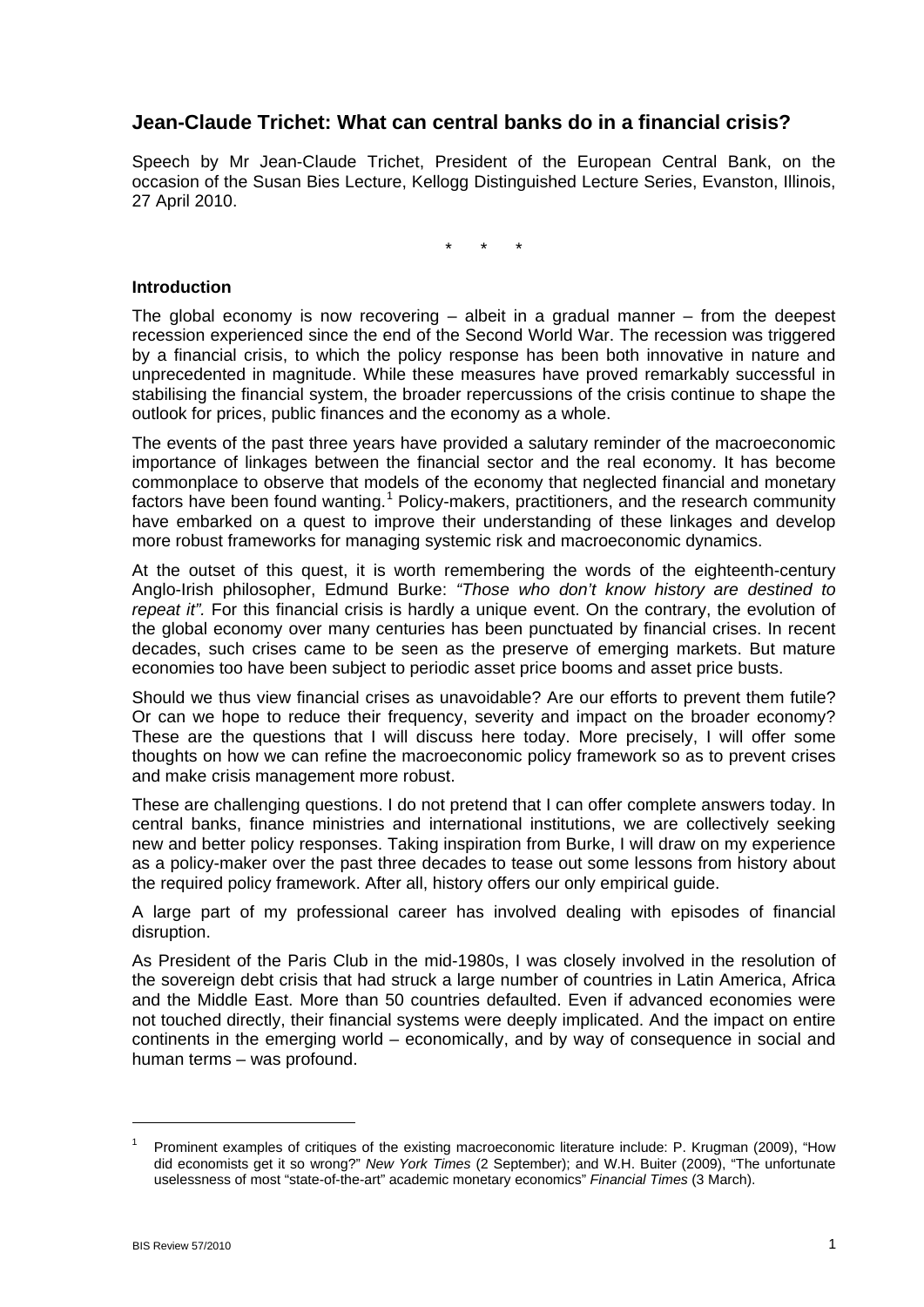At the French Treasury and then as Governor of the Banque de France, I also witnessed first hand the exchange rate crises of the European Monetary System in 1992–93. A succession of emerging market crises followed later in the decade: the "tequila crisis" in Mexico in 1994; the Asian crisis from 1997; and the Russian crisis of 1998. Each of these rocked global financial markets and created new challenges for monetary and financial policy.

Here in the United States, the collapse of LTCM in 1998 and the bursting of the "dot-com bubble" at the turn of the century were episodes of significant financial disruption, with an impact that reverberated across the Atlantic. And, as President of the European Central Bank since 2003, I have been very closely involved in the global response to the current crisis, in concert with colleagues at the Fed and other leading central banks.

In short, my professional life has been one of dealing frequently with financial crisis. What have I learned from this experience? And what are the implications from these lessons for the refinement of policy design?

In anticipation of my answer to these questions, allow me to give an initial flavour of my response, which will be organised around two themes.

*First,* I will argue that financial crises share some *commonalities*. In particular, crises are associated with the emergence of euphoria and complacency in financial markets, typically supported by rapid credit growth and a growing belief that new concepts like financial innovation or technological advances have rendered old limits on economic performance obsolete. The existence of such commonalities in the anatomy of financial crisis gives rise to a number of hopes. They suggest that it is possible to develop warnings of nascent crises at an early stage. They imply that policy-makers could design and implement policies that contain or avoid such crises.

Yet these hopes should not give rise to complacency, still less to the belief that by tweaking our policy framework we can condemn financial crises to the past.

While sharing commonalities, each financial crisis is also unique: what triggers the crisis, how it is propagated through the financial system, and which sectors are most affected are *specific* to each episode. Such considerations bring me to the *second* theme of my remarks: the need for a flexible and innovative approach to crisis management. Policy-makers need to be constantly alert, aware that financial turmoil is likely to emerge in a way that they did not anticipate. As a result, they must be prepared to act decisively to contain financial disruption of a form for which they were not ideally prepared. At the same time, these inevitably somewhat discretionary actions need to be embedded within a credible, rules-based and medium term-oriented framework, which ensures that the immediate needs of crisis management do not place at risk future price stability, future macroeconomic stability and future financial stability.

Marrying an *exploitation of commonalities* with a *respect for specificities* is the key to managing financial crises. Allow me now to develop further these two themes.

#### **Exploiting commonalities: a more robust policy framework**

All financial crises are unique, but they also share a number of commonalities.<sup>[2](#page-1-0)</sup>

For example, many crises exhibit a common evolution. The starting-point is typically structural change to the real economy – the unexpectedly rapid take off of emerging economies in the 1980s; the emergence of a new technology; the opening-up of new markets; or the implementation of comprehensive fiscal and regulatory reform. While the *sign*

<span id="page-1-0"></span><sup>2</sup> The seminal discussion in the academic literature was provided by C. Kindleberger (1978, reprinted 2009), *Manias, panics and crashes: A history of financial crises*, 5th edition, Wiley Investment Classics.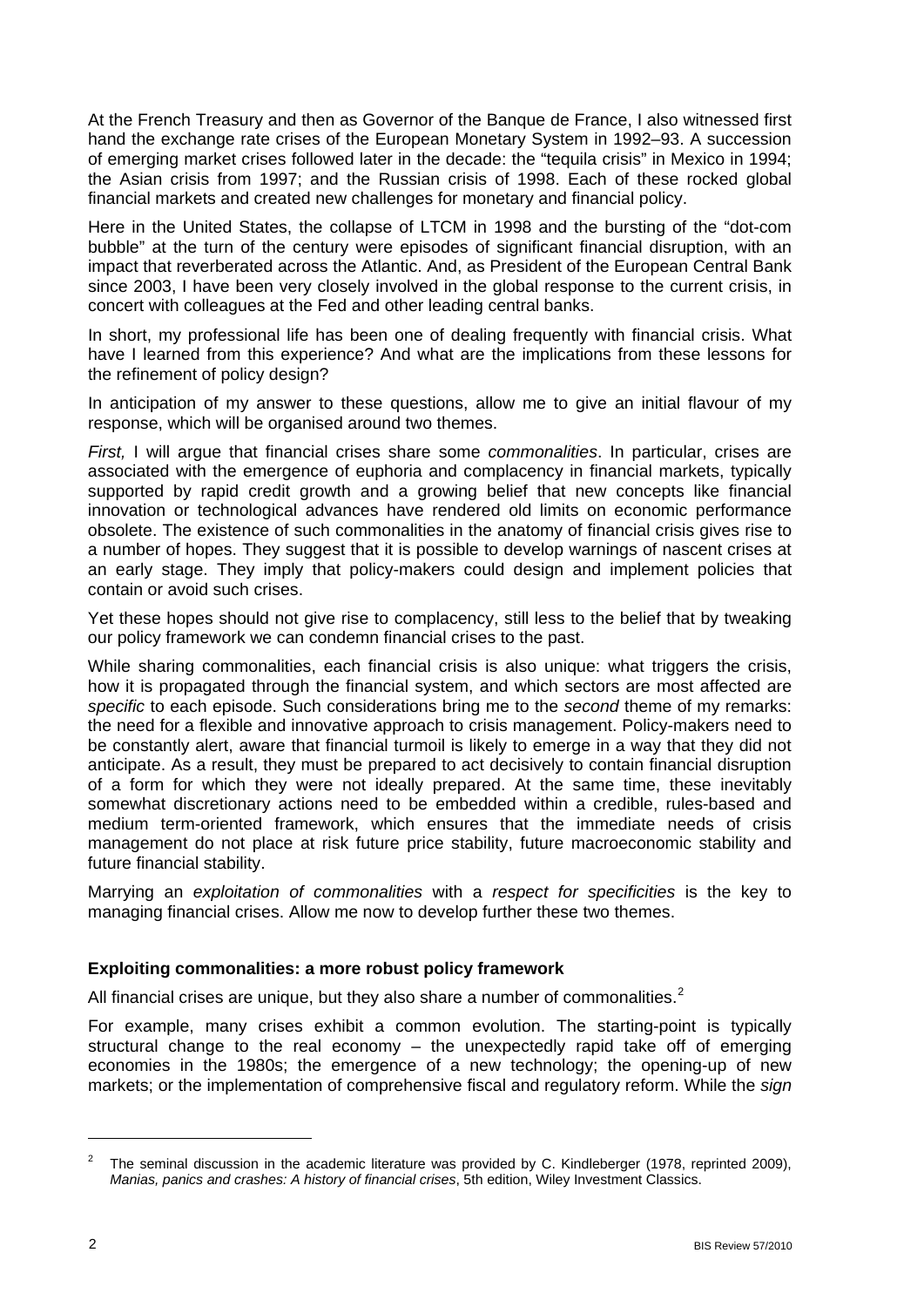of the impact of such changes on economic performance is well understood, the magnitude and timing of the impact is highly uncertain. Such uncertainty is perhaps best characterised as *Knightian*: given the novelty and magnitude of the change, uncertainty cannot easily be boiled down to a calculus of probabilities. $3$ 

Entrepreneurs and investors seek to exploit the new opportunities created by the improved environment. Households seek to raise consumption in anticipation of higher future incomes and wealth. Such efforts rely on the financial sector: finance provides the necessary bridge between opportunities and expectations today, and higher productivity, output and incomes tomorrow.<sup>[4](#page-2-1)</sup>

How do financial intermediaries manage these inter-temporal flows in such an uncertain environment? The challenge of doing so is compounded by changes to the financial sector itself. Technological advances or regulatory changes in the real economy are also likely to have direct implications for banks and financial markets. Financial innovation abounds in such a situation. Financial regulators are faced with new instruments and processes to police.

In this context, financial market participants face *both* a favourable macroeconomic environment – stronger economic growth and relatively benign price developments – and many new, and apparently profitable, opportunities at the firm level. The question arises of whether such circumstances prompt them to lapse into euphoria: to take on more risk; to expand balance sheets more rapidly; to increase leverage; and to bid up asset prices.<sup>[5](#page-2-2)</sup>

Of course, the underlying shock to fundamentals is in many cases favourable and offers the prospect of greater prosperity. But the danger exists that financial imbalances may emerge in such a situation. Such imbalances *both* increase the vulnerability of the financial sector and the broader economy to future economic shocks *and* may create unsustainable positions in financial institutions that will eventually unravel of their own accord.

In principle, economic fundamentals impose a limit on such euphoria and imbalances, thereby introducing self-equilibrating forces for the economy. But assessing such fundamentals is notoriously difficult – for policy-makers and the private sector alike – all the more so because the evolution of fundamentals themselves can be influenced by the pervasive euphoric state of financial markets.

In this context, levels of leverage, liquidity or asset prices completely outside historical norms can be justified on the basis of a four-word refrain, recently used by Carmen Reinhart and Ken Rogoff for the title of their book: *"this time is different"*. [6](#page-2-3)

But, as Reinhart and Rogoff demonstrate, experience over several centuries reveals that the self-sustaining booms induced by this sequence of events are ultimately unsustainable. They culminate in financial crash, with severe consequences for both the financial sector and the stability of the real economy. This time is not so different after all.

-

<span id="page-2-0"></span><sup>3</sup> See: F.H. Knight (1921), Risk, uncertainty and profit, Houghton Mifflin Company.

<span id="page-2-1"></span><sup>4</sup> For an application of this framework in the context of emerging markets, see: R.I. McKinnon and H. Pill (1997), "Credible economic liberalizations and overborrowing" *American Economic Review* 87(2), pp. 189–193.

<span id="page-2-2"></span><sup>5</sup> Literature on the so-called "risk-taking channel" of monetary policy transmission provides a deeper insight into such behaviour; see (inter alia): C.E.V. Borio and H. Zhu (2008), "Capital regulation, risk-taking and monetary policy: A missing link in the transmission mechanism?" BIS working paper No 268; Y. Altumbas, L. Gambacorta and D. Marques (2010), "Bank risk taking and monetary policy" ECB Working Paper No 1166; G. Jiménez, S. Ongena, J-L. Peydro and J. Saurina Salas (2010), "Credit supply: Identifying balance sheet channels with loan applications and granted loans" CEPR discussion paper No 7655; and A. Maddaloni and J-L. Peydró (2009), "Bank risk-taking, securitisation, supervision and low interest rates: Evidence from lending standards" ECB Working Paper, *forthcoming*.

<span id="page-2-3"></span><sup>6</sup> See: C.M. Reinhart and K.S. Rogoff (2009), *This time is different: Eight centuries of financial folly*, Princeton University Press.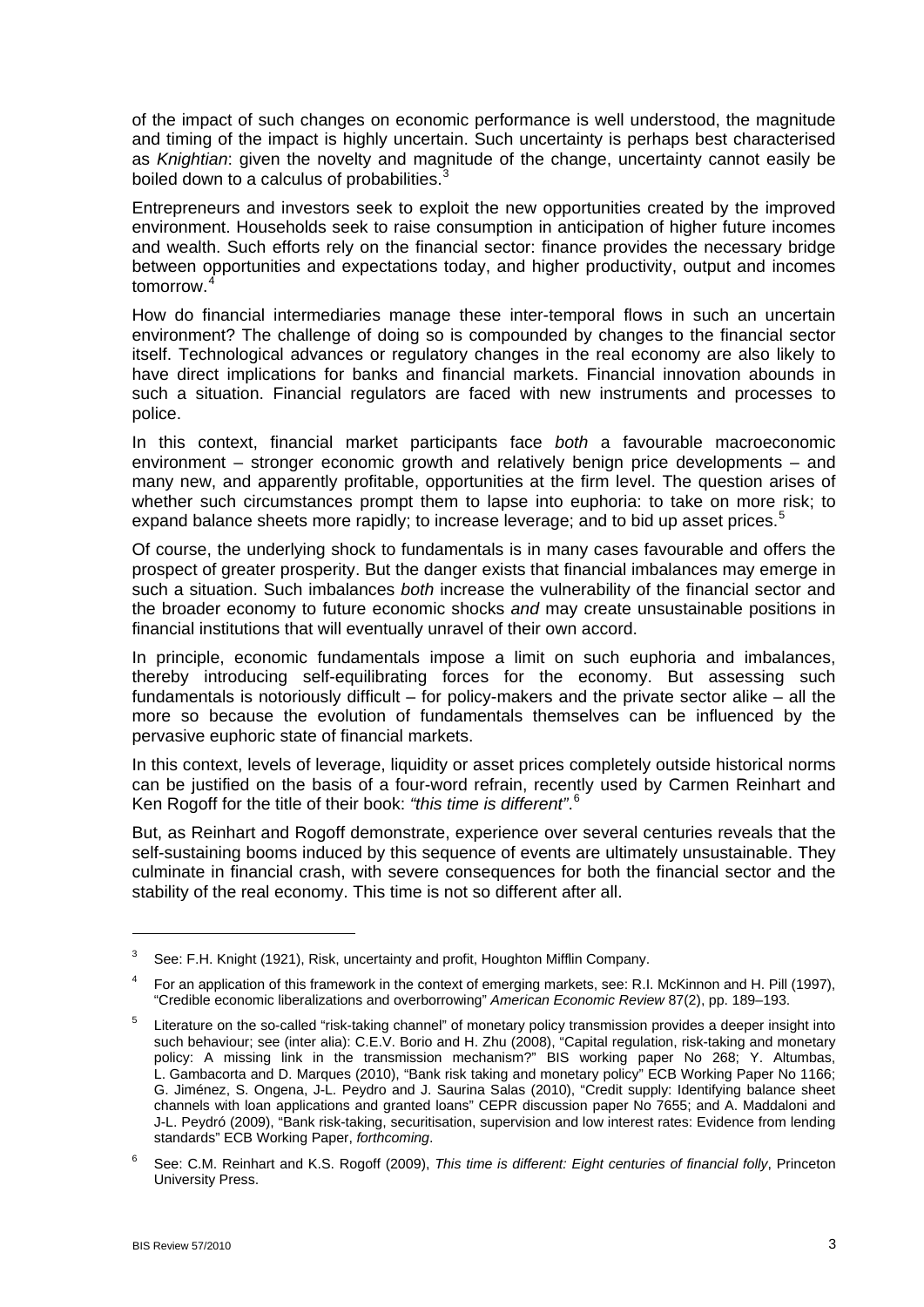How well does this pattern of behaviour map into recent events? The onset of financial turmoil in 2007 and its intensification in 2008 were marked by specific events in the money markets, to which I will return. As is typical, the trigger and propagation of the current crisis were specific. Nonetheless, a number of commonalities identified by the academic literature on financial crises are clearly discernible.

Globalisation – in particular, the integration of the large emerging markets into the global economy – represents a significant, positive real shock, both to those economies and to the rest of the world. The impact on economic performance is beneficial, but of much-debated magnitude. As a result, from the turn of the century, we witnessed the incidence of a positive shock to economic fundamentals with uncertain implications, typical of those that initiate a boom-bust financial cycle.

Financial innovation was also key. The rapid growth of securitisation techniques, as the banking sector increasingly adopted an "originate-to-distribute" business model, had important implications for the economic outlook. Advocates of securitisation saw it resulting in *both* a better distribution of credit and liquidity risk *and* easier and cheaper bank access to funding. Such benefits justified the higher levels of leverage and liquidity observed from the middle of the decade. Both financial market participants and the regulatory authorities were swayed by these arguments, at least to some extent, and were therefore willing to tolerate much greater leverage than had been seen in the past.

Yet, with the benefit of hindsight, it is now clear that the value of these financial innovations was more apparent than real. What were portrayed as increases in equilibrium leverage ratios were, in fact, an accumulation of financial imbalances. Credit and liquidity risk transfer was a chimera: in many cases, these risks ultimately resided on bank balance sheets, arguably in a more toxic form than previously.

But at the peak of the credit boom, such concerns were forgotten. Enjoying abundant liquidity, the volume of capital chasing limited investment opportunities led to an aggressive "search for yield". The demand for risky financial assets surged, feeding the securitisation frenzy. Credit growth accelerated well into double digits. And spreads and yields were depressed to very low levels, consistent with an under-pricing of credit and liquidity risks.

Ultimately, this accumulation of imbalances proved unsustainable. The growing losses on US sub-prime mortgage instruments triggered an evaporation of confidence in banks' solvency, causing the interbank money markets to freeze. The specifics of this triggering event and the course of its subsequent propagation proved hard to predict in real time. But, with the considerable benefit of hindsight, one can easily identify warning signals of the subsequent financial distress in the data for 2006–07. And at that time, central bank communication pointed to excessive monetary and credit growth, an under-pricing of risk and an excessive narrowing of spreads as causes for concern.

Similar traits can be recognised in previous crises.

The high-tech bubble of the second half of the 1990s was rooted in the belief that a technological revolution based on the "new economy" had opened new vistas of economic opportunity. It spawned novel financing techniques via the explosion of venture capital and private equity. Expectations again ran ahead of reality, as the speculative excesses in "dot-com" investments ultimately led to the collapse of equity prices at the turn of the century.

Emerging market crises display similar characteristics. The commodity boom in the 1970s and the miracle of the "Asian tigers" in the 1990s spawned the belief that emerging economies could make an extraordinary development leap. Newly liberalised markets for international capital, supported by financial innovations (such as syndicated loan markets or emerging market mutual funds) fuelled the ensuing economic boom. But the euphoria of the embryonic economic miracle eventually proved ill-founded, leading to financial crisis and a sharp reversal of capital flows.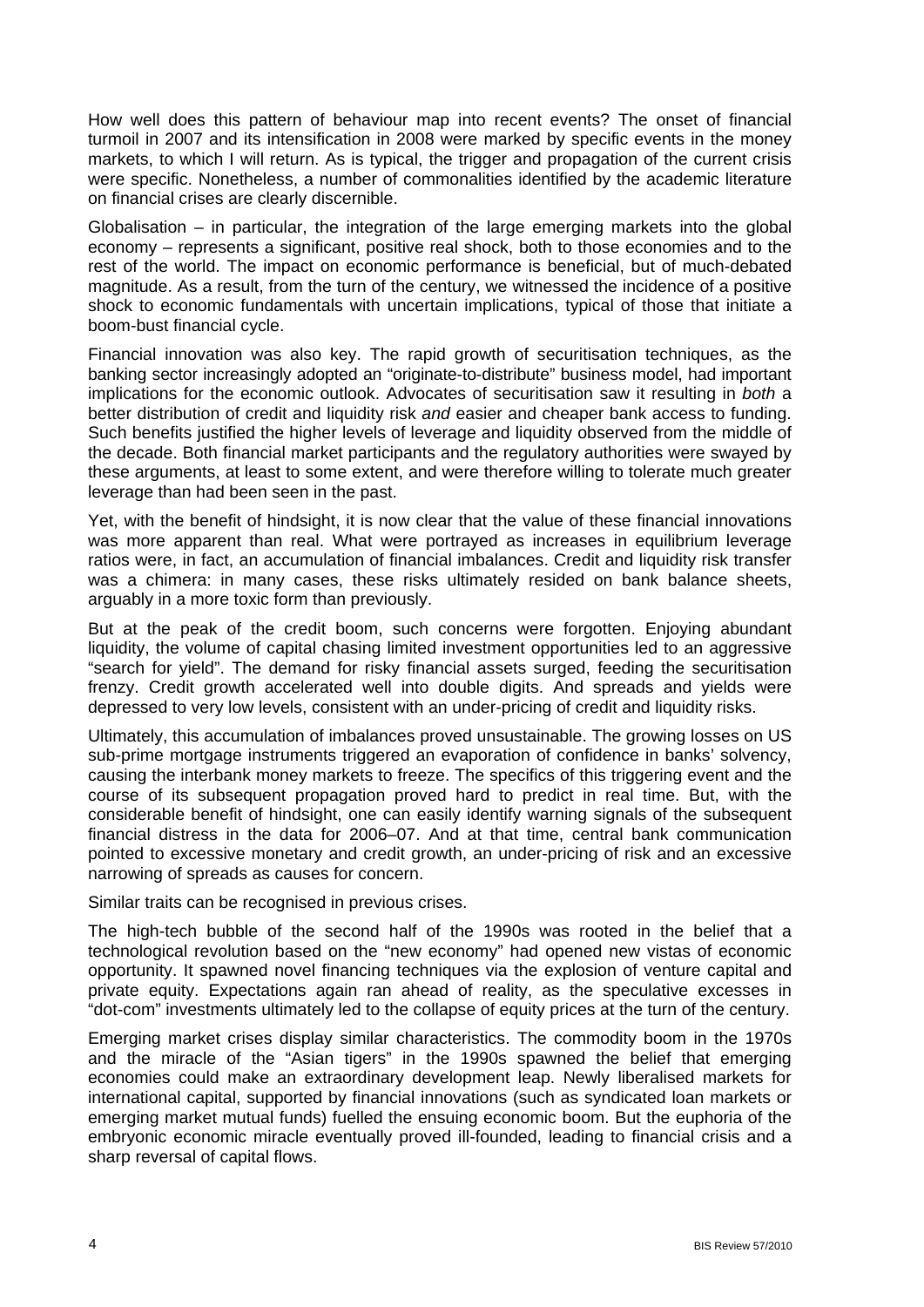A comprehensive review of every episode of financial crisis lies well beyond the scope of this lecture. Nevertheless, this brief overview already illustrates the commonalities shared across crises in different locations and at different times.

Such commonalities offer hope that policy-makers can detect, at an early stage, a nascent financial crisis. On the basis of *inductive* logic, we can exploit historical regularities to help predict the future. Being able to identify financial tensions would allow appropriate policy actions to be taken in a timely manner.

Of course, the existence of commonalities in the historical experience does not amount to rigorous statistical proof that such relationships can be identified in the data and exploited for policy purposes. It has proved difficult to construct a robust economic indicator that provides a reliable signal of growing financial excesses.

In part, this reflects some of the processes that I have mentioned, which are integral to the boom-bust cycles themselves. Continuous and often rapid financial innovation can alter the character and relevance of existing monetary and financial statistics. And in an increasingly interconnected world, financial and economic imbalances more and more assume a global dimension.

These caveats notwithstanding, research conducted at the ECB and elsewhere points to a link between boom-bust financial cycles and the evolution of broad measures of money and credit.[7](#page-4-0)

For example, the ratio of global credit to global GDP offers an indication of nascent financial stress. The departure of this ratio from its historical trend offers a signal of emerging financial imbalances and asset price misalignment. Of course, the indicator is imperfect: one needs to define the appropriate credit measure, agree how to aggregate to a global indicator, decide how to estimate the trend and identify an appropriate threshold of distress.

Nevertheless, even the simple portrayal in *Figure 1* corroborates the intuition behind my assertion that early warning indicators of financial distress can be meaningful. $8$  As shown in the chart, credit developments lead financial distress: the positive "credit gap" that emerged during the 1980s precedes the US savings and loans crisis; that observed in the second half of the 1990s precedes the collapse of the dot-com bubble; and growing credit excesses are apparent from 2005, before the onset of the current crisis.

Considerations of this type support the ECB's emphasis on monetary analysis, including a regular assessment of credit developments, as a central aspect of the framework for preparing monetary policy decisions. More specifically, we have always foreseen that a close monitoring of monetary and credit developments constitutes an important element in identifying asset price misalignments that may threaten price and macroeconomic stability. The ECB continues actively to conduct research along these lines, in the context of its continuing enhancement of monetary analysis.<sup>[9](#page-4-2)</sup>

<span id="page-4-0"></span><sup>7</sup> See (inter alia): D. Gerdesmeier, B. Roffia and H-E. Reimers (2009), "Asset price misalignments and the role of money and credit" ECB Working Paper No 1068; and R. Adalid and C. Detken (2007), "Liquidity shocks and asset price boom/bust cycles" ECB Working Paper No 732.

<span id="page-4-1"></span><sup>8</sup> See: L. Alessi and C. Detken (2009), "Real time early warning indicators for costly asset price boom/bust cycles: A role for global liquidity" ECB Working Paper No 1039.

<span id="page-4-2"></span><sup>9</sup> See: J. Stark (2007): "Enhancing the monetary analysis" speech at the conference "The ECB and its Watchers IX", September 2009.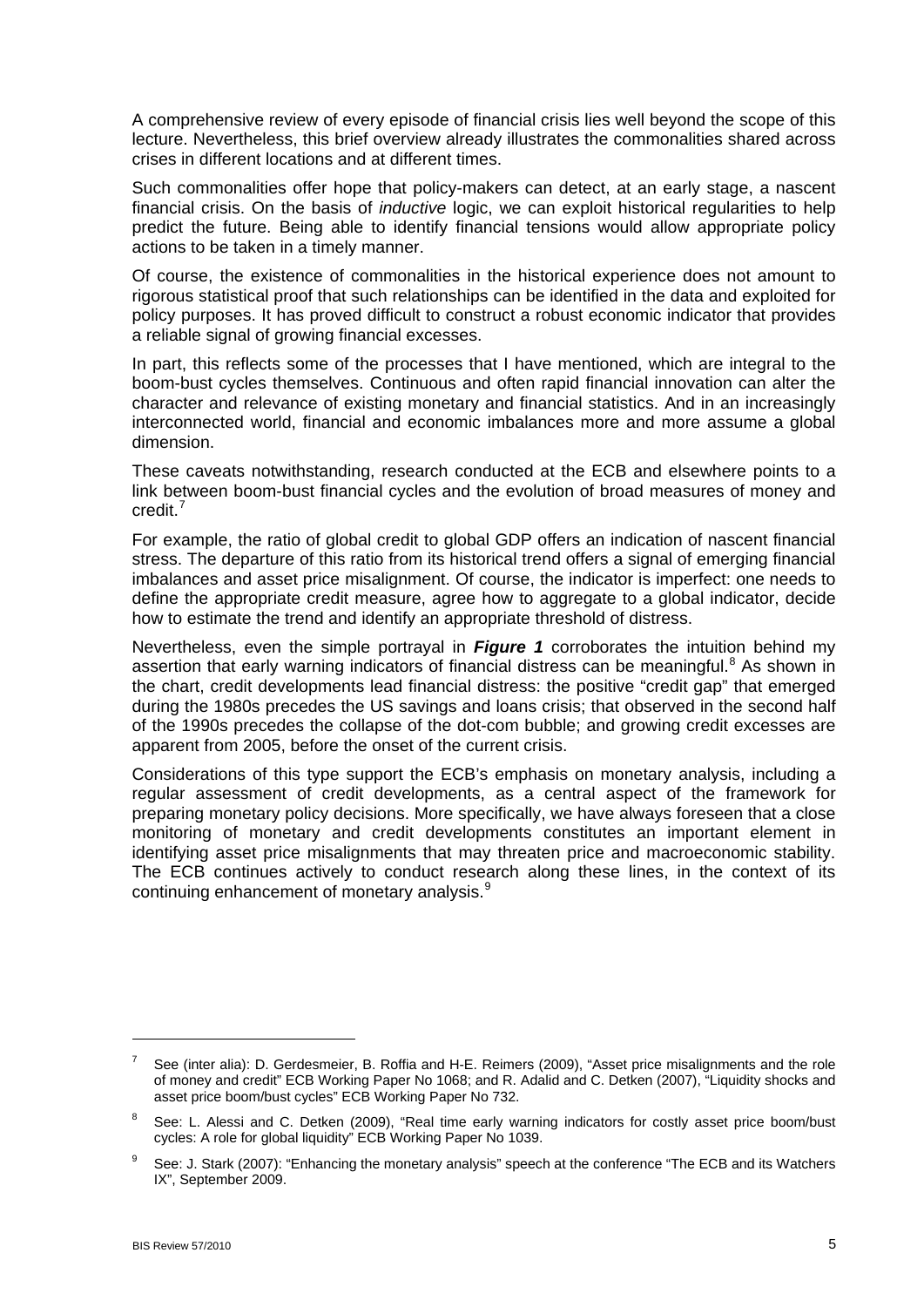

The shaded areas denote widespread housing/equity boom episodes. The global credit gap is constructed Note: using data on private credit for a panel of 13 OECD countries. Credit to GDP ratios are computed for each country and then averaged across countries by means of GDP-weights based on PPP exchange rates.

Source: Alessi and Detken (2009) based on BIS and IMF data.

At times, the ECB's decision to pay close attention to monetary and financial developments in formulating monetary policy has been controversial. The canonical model of monetary policy neglected the role of monetary aggregates and of their counterparts, emphasising the output gap as the main indicator of inflationary pressures.<sup>[10](#page-5-0)</sup>

Recent events have forced a re-evaluation of such models in the research community. It seems to me that the ECB's approach has been vindicated by the financial crisis. The importance of monitoring money and credit developments is becoming more recognised in both the academic literature and the policy debate. Indeed, leading academics have argued in favour of defining and monitoring new monetary indicators to detect the build-up of leverage within the financial sector. $11$ 

Of course, recognising the importance of monetary analysis is not a panacea. It is only the starting-point of a difficult process that requires an ongoing monitoring and understanding of financial innovation and continuous attempts to sharpen and deepen our understanding of financial developments. Nor should monetary analysis, or the detection of the build-up of financial imbalances, be seen as an end in itself. Monetary analysis is only useful insofar as it improves policy decisions and furthers the achievement of the ECB's ultimate objective.

The primary objective of the ECB is the maintenance of price stability in the euro area. From the outset, we have emphasised the need to adopt a medium-term orientation in pursuit of this objective, acknowledging the long and variable lags in the transmission of monetary

<span id="page-5-0"></span><sup>10</sup> See: A. Beyer and L. Reichlin (eds.) (2008), *The role of money: Money and monetary policy in the 21st century*, European Central Bank.

<span id="page-5-1"></span><sup>11</sup> See: T. Adrian and H.S. Shin (2008), "Liquidity, monetary policy, and financial cycles" FRB New York *Current Issues in Economics and Finance* 14(1), pp. 1–7.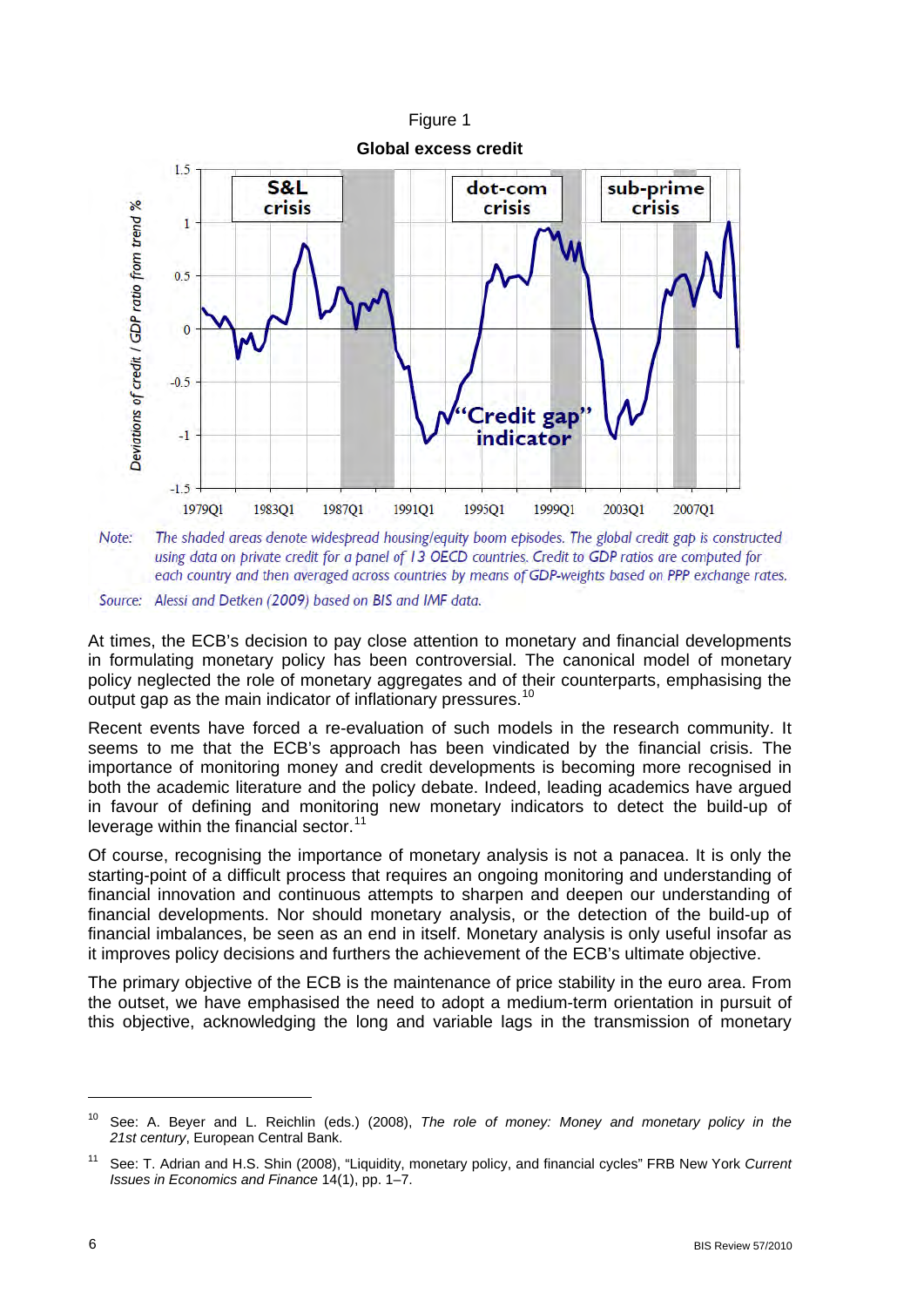policy, which make "fine-tuning" of price developments in the face of the inevitable economic shocks both impossible and potentially counterproductive.<sup>[12](#page-6-0)</sup>

Adopting such a medium-term orientation allows a degree of flexibility to monetary policymakers. There are many paths of policy interest rates that are consistent with maintaining price stability over the medium term. In choosing among these various paths, policy-makers may seek policy settings that contain the emergence of financial imbalances, so as to impart greater stability to the economy as a whole.

Analysis of monetary and credit developments may offer insight into the slow accumulation of financial imbalances and thus identify a growing threat to macroeconomic stability in general, and price stability in particular, over the longer term. Given such signals, central banks can respond in a commensurate and timely manner.

Responding to money and credit developments in this way implies "leaning against" financial imbalances and asset price misalignments. Even if such an approach creates some inflation volatility in the shorter run, it better serves price and macroeconomic stability at longer horizons.

While conducting monetary policy in this way helps to provide an environment of price and macroeconomic stability that is conducive to financial stability, alone it will not suffice. Responsibility for the maintenance of financial stability should largely fall on the shoulders of regulators and supervisors. Along this dimension, the crisis has highlighted the distinction between risks facing individual financial institutions and risks to systemic financial stability. Let me elaborate on this point, which I see as crucial.

Managing risk is, of course, an indispensable aspect of financial intermediation. Banks have to remunerate depositors and must constantly search for investment opportunities, offering rates of return that are higher than the cost of funding. Financial economics tells us that, ultimately, increasing risk is the only way to earn higher returns. So, almost by definition, financial intermediation would not be possible without risk-taking.

Problems arise in two cases. The first case involves financial intermediaries choosing a combination of risk and returns that is not efficient from their individual perspective. This can happen when financial players' incentives are aligned against prudent practices. These problems should be tackled by an appropriate micro-supervisory framework. Indeed, until recently, the main focus of financial supervision was on ensuring the soundness of individual financial institutions.

Supervision at the micro level is a very challenging task. It is vastly complicated by the uncertainties and innovations that characterise the historical experience. In the interests of brevity, I will not dwell on these challenges here, but in coming to an overall assessment they should not be neglected.

Problems can also arise in a second case, in which the choice of risk and returns may be appropriate at the individual bank level. Individual banks, however, may not take into account the impact of their decisions on the rest of the financial system.

For example, individual banks may be rationally willing to hold the risky tranche of a mortgage-backed security for a fee that appears to be in line with prevailing market rates. The banking system as a whole may, however, fail to appreciate in full the various dimensions of risk for that security. More specifically, it may fail to appreciate that widespread holdings of assets exposed to a common risk can generate catastrophic consequences for the system as a whole. When the value of those assets starts falling, a fire

<span id="page-6-0"></span><sup>12</sup> See: ECB (1999), "The stability-oriented monetary policy strategy of the Eurosystem", *Monthly Bulletin* (January).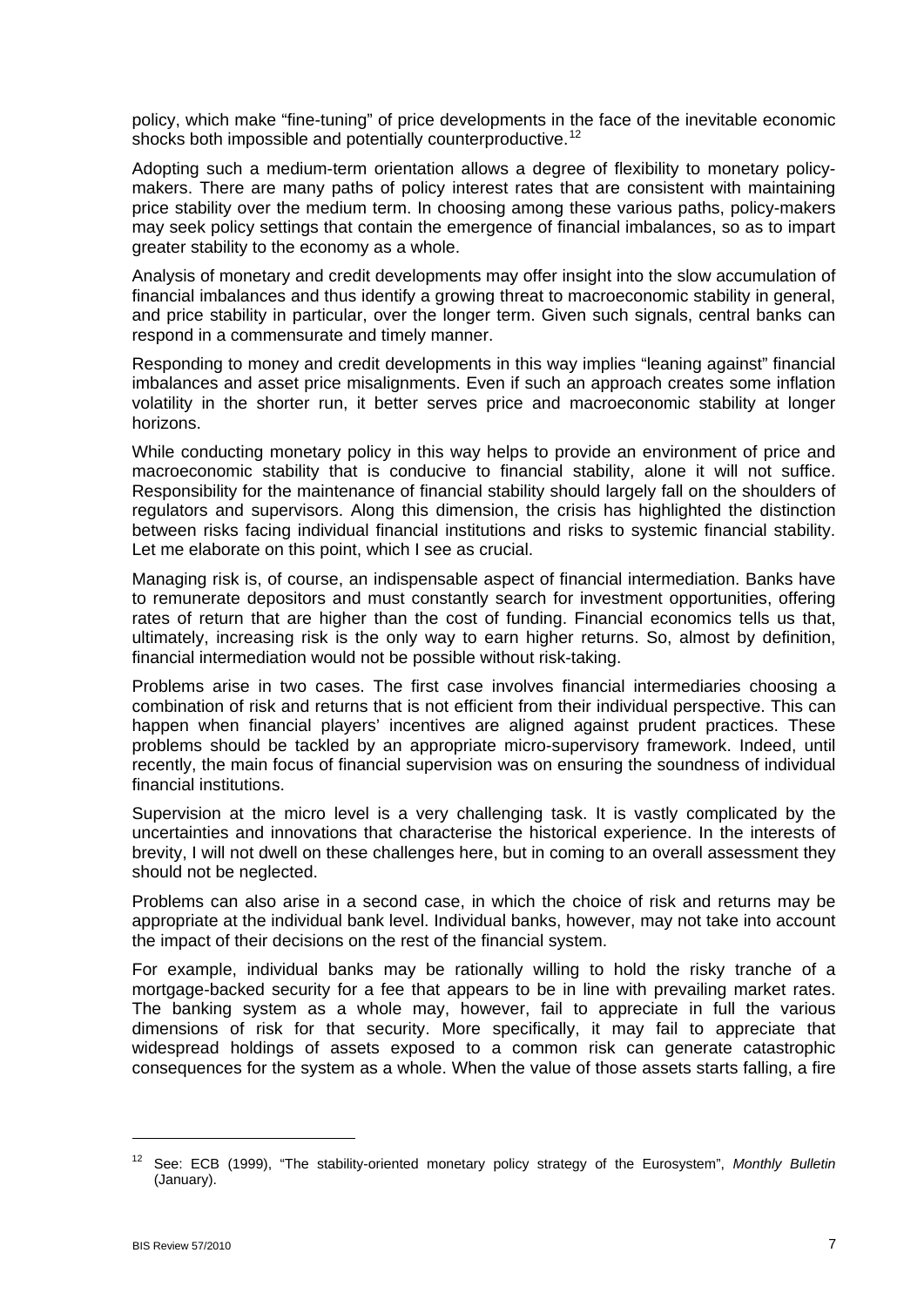sale can be ignited as each bank attempts to guard against further reductions in value, but no bank is on the other side of the market.

Such considerations are magnified in the context of the uncertainties and innovations that characterise the build-up to financial crisis. In such a situation, individual institutions and regulators may not be fully aware of all interconnections and correlations associated with new financial instruments and business models.

The risk of systemic instability, and its potential costs for the economy, has long been recognised in both the academic literature and in policy circles. This is reflected, for example, in the fact that many central banks have been producing regular financial stability reports, which try to identify and analyse these risks. The crisis, however, has heightened the need to deepen this analysis and, moreover, to take appropriate policy actions to address these risks and prevent them from imposing severe losses on the real economy. Against this background, the need for additional tools and policies, which fall under the broad heading of macro-prudential policy, has been widely recognised.

In the case of Europe, this has led to a decision by the European Council to create a new independent body responsible for the conduct of macro-prudential oversight: the European Systemic Risk Board (ESRB). The main task of the ESRB will be to identify and assess risks to the stability of the European Union's financial system and issue risk warnings when the risks appear to be significant. When appropriate, the ESRB could complement its risk warnings with policy recommendations for remedial action.

In pursuing this task, the ESRB will also have to rely heavily on the commonalities that we have identified in our experience of financial crises. It is these commonalities that provide the basis for identifying risks at an early enough stage that remedial policies can be introduced.

By exploiting the common features of the lead-up to previous financial crises, policy-makers can identify nascent financial distress. By refining the existing policy regime on both monetary and prudential dimensions, policy-makers can exploit such information to reduce the frequency and severity of financial crises, and thereby their impact on macroeconomic and price stability.

#### **Respecting specificities: effective crisis management**

Yet even if a refined policy framework promises to be more effective in diffusing nascent financial distress, it would be naive to rule out altogether the possibility of future crises. What can policy-makers do once a crisis erupts? What have we learnt from experience about how financial crises should be managed?

Financial crises typically induce a large and sudden fall in aggregate demand, owing to negative wealth effects, a collapse of confidence or, more generally, both. While these shocks are difficult to quantify in real time, conceptually they are similar to the shocks addressed by monetary policy on a continuing basis. To simplify, downward pressure on price developments associated with a fall of economic activity can be countered using standard interest rate policy, reducing official rates so as to spur spending and bolster confidence. Such measures serve the maintenance of price stability.

The timing of the interest rate response is crucially important. Financial crises can strike suddenly. By implication, the response to the crisis should be commensurably swift and decisive. This requires a stance of permanent alertness, to identify promptly new threats to price stability, including those arising from the crisis itself.

The current crisis, however, has demonstrated that deeper market failures may occur in the financial sector, such that standard interest rate changes alone may prove insufficient to restore economic and price stability. Introducing measures to address these market failures naturally requires that the failures themselves are correctly identified and well understood. It is on this dimension that the specificities associated with each financial crisis can play a key role.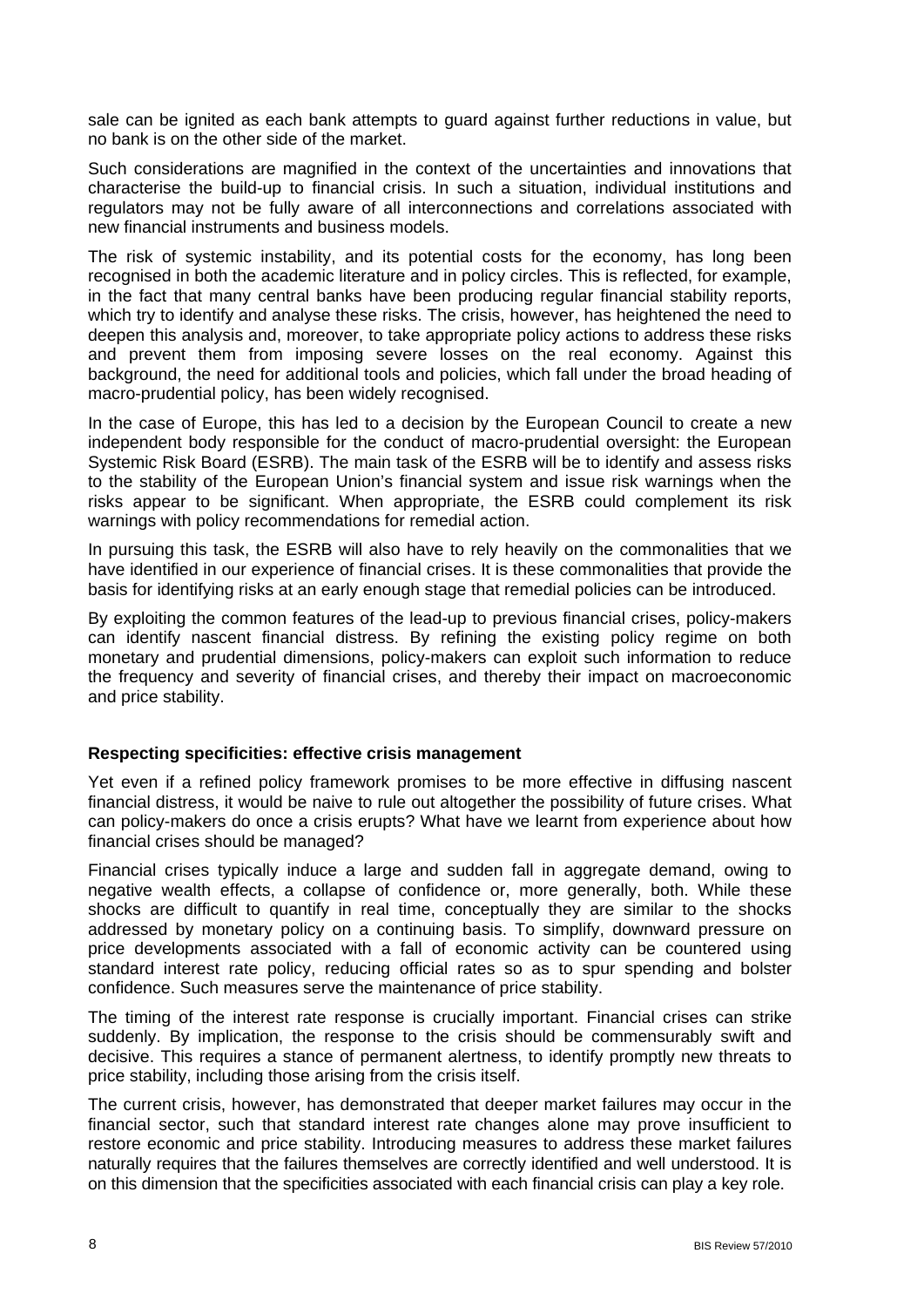To illustrate, it is helpful to recall how the current crisis was triggered and propagated. The money markets played a crucial role in this respect. Until mid-2007, money markets were viewed as quiescent and well-behaved – not as candidates for the outbreak of financial turmoil.<sup>[13](#page-8-0)</sup> But, through the re-pricing and re-rating of sub-prime-related credit risk transfer instruments, the money markets came to play a central role.

To be more concrete, the difficulties experienced by a small number of investment funds in June 2007, owing to the non-performance of US sub-prime mortgage securities, led rating agencies to downgrade a large number of asset-backed instruments. The immediate consequence of these downgrades was a deterioration in the quality of the balance sheets of banks holding those securities, as their price fell and capital losses were incurred.

As the number of large and complex financial institutions severely affected by the re-pricing of asset-backed securities was recognised, this financial shock was propagated to the broader financial market and real economy. The ensuing rounds of write-downs and a lack of transparency regarding exposures to these toxic instruments created an atmosphere of anxiety and suspicion. The root cause of this information problem was this generalised uncertainty regarding counterparty risk, which, at some point, made it impossible for lenders to distinguish between healthy and distressed institutions.

These informational problems became manifest in a freezing of the money market. *Figure 2* illustrates the unprecedented extent of the turbulence using a common measure of liquidity and counterparty risk.



# Figure 2 **Interbank market spreads**

Spreads are the difference between 12-month EURIBOR / Libor and Overnight Index Swap rates, in basis points. Note<sup>-</sup> Source: Reuters / Haver Analytics and ECB calculations. Latest observation 16 April 2010.

More precisely, the spread between the cost of unsecured short-term funding from other financial intermediaries – in the euro area, the so-called EURIBOR rate – and the interest

<span id="page-8-0"></span><sup>&</sup>lt;sup>13</sup> See: C. Holthausen and H. Pill (2010): "The forgotten markets: How understanding money markets helps to understand the financial crisis", ECB *Research Bulletin* 9, pp. 2–5.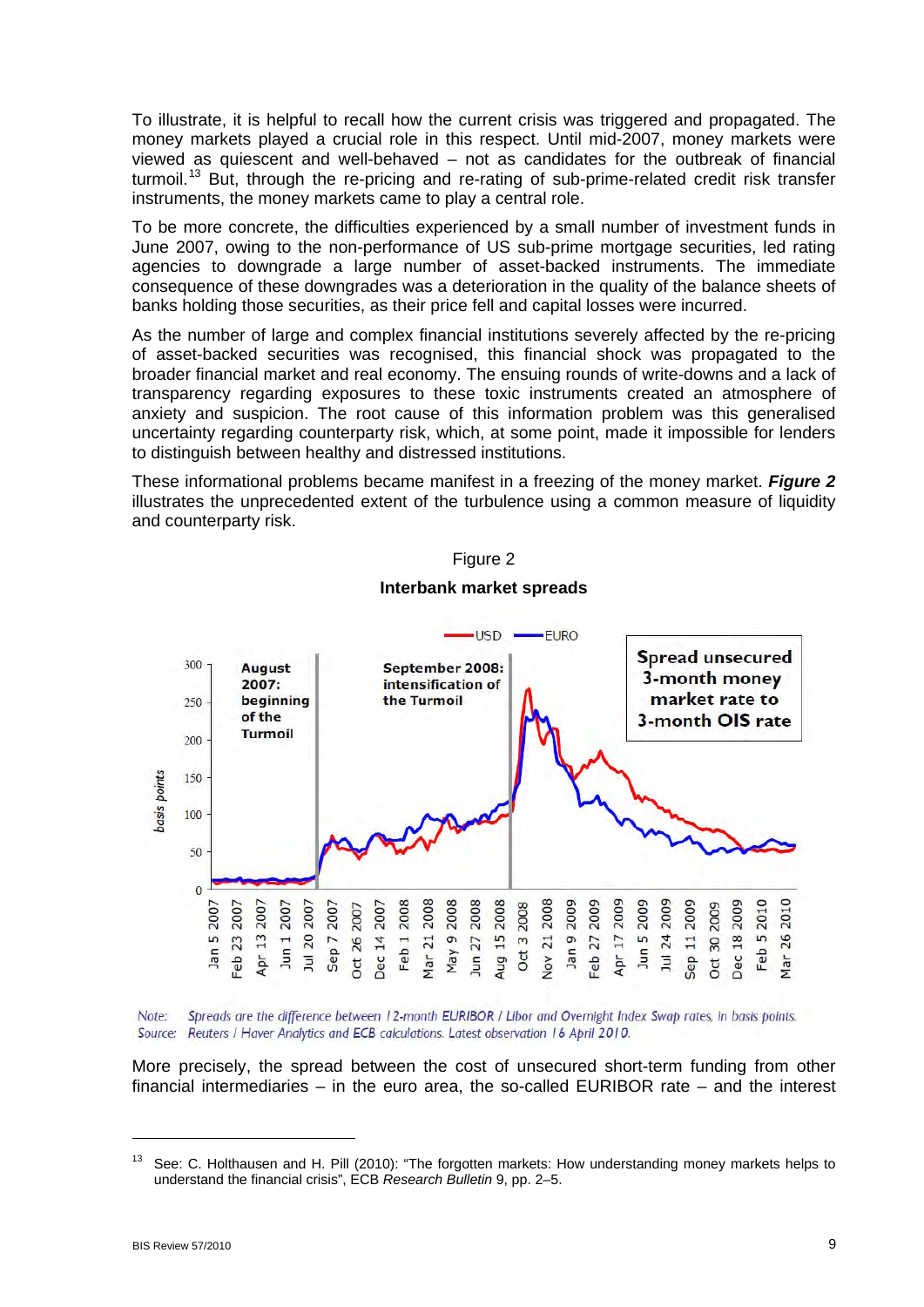rate on the equivalent index swap rates, which had been negligible around the middle of the decade, suddenly rose to record levels.

These events were especially worrying because they threatened to disrupt the transmission of monetary policy to the real economy. To the extent that firms and households borrow at interest rates indexed to unsecured interbank rates, the emergence of a large and variable spread between policy rates and these market rates implied a potential loss of control of central banks over financing conditions.

Given heightened concerns about counterparty risk – which intensified dramatically after the failure of Lehman – cash-rich banks proved unwilling to lend to banks needing liquidity.<sup>14</sup> As a result, the money market came close to a total freeze. The ensuing decline in banks' ability to raise funds led to a tightening of credit conditions facing enterprises and households. There was a clear and present danger that the resulting tightening of financial conditions would lead to augment the risk of a deflationary spiral, to trigger additional credit losses and a vicious downward cycle of financial and real distress.

To avert this danger, central banks introduced a variety of non-standard measures to permit their reduction of policy interest rates to be fully transmitted. In the case of the ECB, the Governing Council acted swiftly to address these risks through our policy of *enhanced credit support*. [15](#page-9-1)

Since banks play a central role in the intermediation of credit in the euro area, we have largely directed our efforts at banks rather than intervening to influence activity and spreads in specific financial markets. To satisfy the higher liquidity needs of banks, we decided to allocate liquidity on a full allotment basis at fixed rates. We also lengthened the maturity of our operations up to one year, to give banks a more medium-term perspective in their liquidity planning. This measure greatly attenuated the maturity mismatch between assets and liabilities in banks' books, which would otherwise have further deterred bank lending. At the same time, we expanded the list of assets that we accept as collateral in our operations. By expanding the list of eligible collateral, we ensured that banks could refinance that large proportion of their assets that had become less liquid in the crisis. In addition, we provided liquidity in foreign currencies to banks by means of swap arrangements with the Federal Reserve and other central banks. Finally, we decided to purchase of €60 billion of covered bank bonds in order to revive this market segment, which is important in Europe.

The fact that our operational framework was very flexible from the start has been a considerable asset. Unconventional measures did not require modifications to the same extent as elsewhere and this flexibility enabled us to react very quickly.

As a result of these measures, the adjustment of retail bank interest rates in response to reductions in policy rates appears to have remained effective during the financial turmoil. Banks' short-term lending rates, which are generally affected by movements in the threemonth EURIBOR, declined by 341 basis points between September 2008 and February 2010, while the three-month EURIBOR declined by around 436 basis points during the same period. Long-term bank lending rates declined over this period by 151 basis points, while seven-year government bond yields declined by 121 basis points.

Lending rates to non-financial corporations also declined almost in parallel with the key ECB interest rates, as did most bank interest rates on loans to households for house purchase and consumer credit. While lending rates to households remain relatively high, their level does not seem to indicate a malfunctioning of the transmission mechanism, but rather high levels of credit risk compared with normal economic conditions.

<span id="page-9-0"></span><sup>14</sup> See: F. Heider, M. Hoerova and C. Holthausen (2009), "Liquidity hoarding and inter-bank market spreads: The role of counterparty risk" ECB Working Paper No 1126.

<span id="page-9-1"></span><sup>&</sup>lt;sup>15</sup> See: J.-C. Trichet (2009), "The ECB's enhanced credit support" Keynote address, University of Munich, July.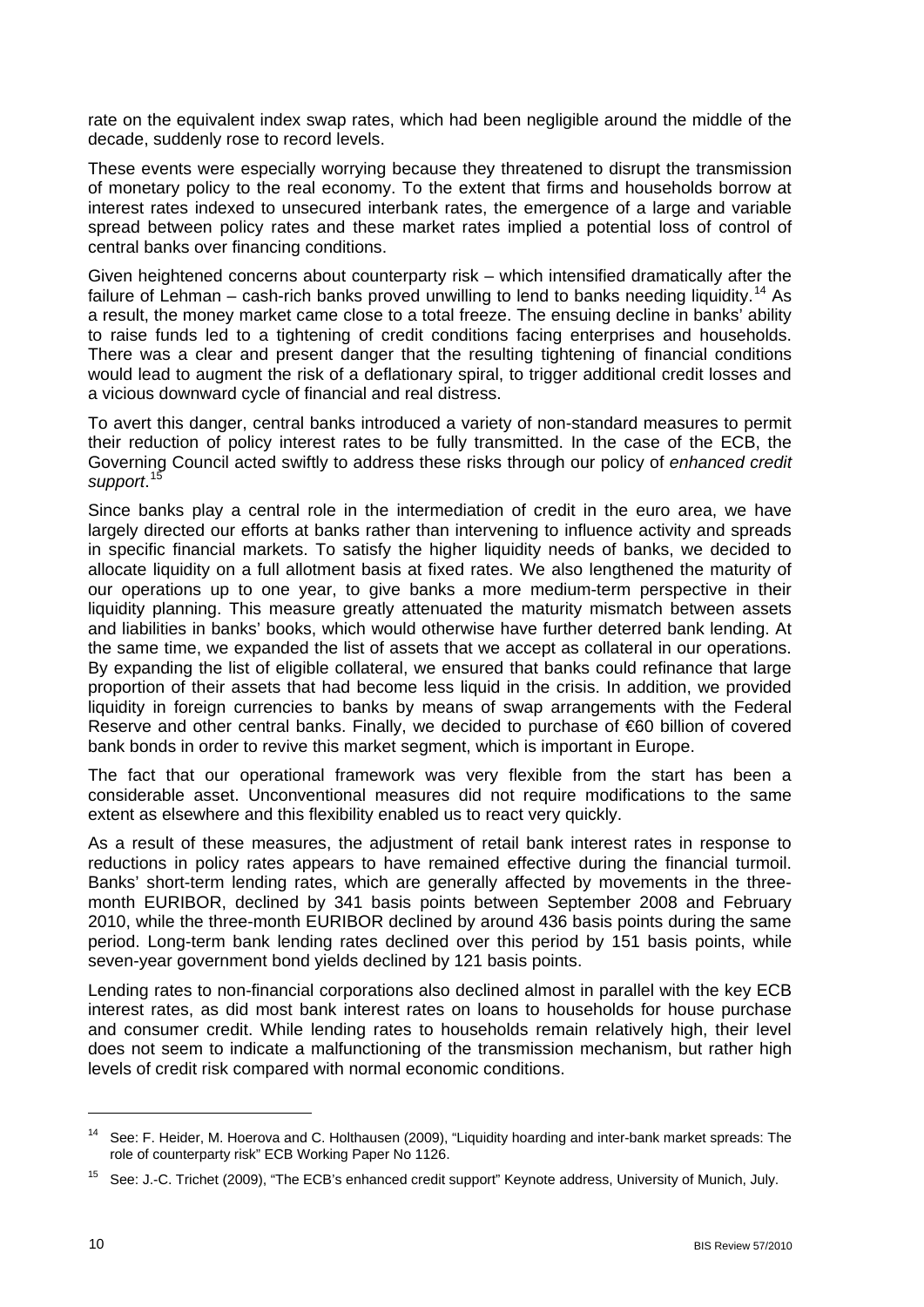All in all, the evidence suggests that the enhanced credit support policies introduced by the ECB were successful in ensuring the effectiveness of the reduction in the key ECB policy rates.<sup>16</sup> Currently, these improvements are guiding a gradual phasing-out process.<sup>[17](#page-10-1)</sup> The speed and path of the phasing-out of non-standard measures will depend on developments in financial markets and the economy. The current situation of ample liquidity in euro area money markets guarantees a continued positive impact on financing conditions. As regards the monetary policy stance itself, it will be designed as always to deliver price stability, in the medium and long term, in line with our definition.

As is natural, I have focused on the ECB experience. But let me emphasise that, faced with unprecedented challenges, central banks around the globe demonstrated a remarkable unity of purpose in meeting the financial crisis. Different economies, with different channels of transmission and different financial structures, required different policy responses. But, in the end, the action taken by the leading central banks proved successful in containing financial distress.

The cross-sectional variation in crisis management measures is mirrored in the historical dimension. Crisis management needs to be attuned to the specifics of the situation. The recent episode had one of its epicentres in the money market, and Central Banks measures focused very much on that segment. But on previous occasions the focus was elsewhere. For example, during the crisis of the mid 1980s, emerging market sovereign debt was central. The crisis management implemented in recent years would have been ill-suited to address the challenges of the 1980s.

All in all, experience demonstrates that crisis management requires a great degree of alertness and agility. Since policy-makers are unlikely to know precisely how the financial crisis will become manifest, they need to monitor developments closely and be prepared to act rapidly and decisively, as required. The specifics of the situation need to be identified quickly and an appropriate response developed to contain contagion and restore stability.

Given the idiosyncrasies of each episode, history may provide little guidance in dealing with these specificities. Rather policy-makers must rely on *deductive* logic, based on robust underlying principles, in formulating their policy response. Such an approach requires a willingness to be flexible and innovative, while recognising the potential risks associated with entering uncharted territory in terms of policy design.

### **Concluding remarks**

Let me sum up the lessons I draw from my experience – both recent and more longstanding – of dealing with financial crisis.

#### *First prevention is better than cure.*

By implication, we need to refine the macroeconomic policy framework so as to make it more robust and resistant to financial crisis. Crucial to such refinements are a number of elements: constructing early warning indicators of nascent financial distress; developing macroprudential policy instruments to contain systemic risk; and ensuring that monetary policy is credible in the pursuit of price stability over the medium term.

*Second*, I would *guard against complacency*.

<span id="page-10-0"></span><sup>16</sup> See: M. Lenza, H. Pill and L. Reichlin (2010), "Monetary policy in exceptional times" CEPR discussion paper No 7669; and P. Donati (2010), "Monetary policy effectiveness in times of crisis: Evidence from the euro area money market" ECB Working Paper, *forthcoming*.

<span id="page-10-1"></span><sup>&</sup>lt;sup>17</sup> See: J.-C. Trichet (2009), "The ECB's exit strategy" speech at the conference "The ECB and its Watchers XI", September 2009.